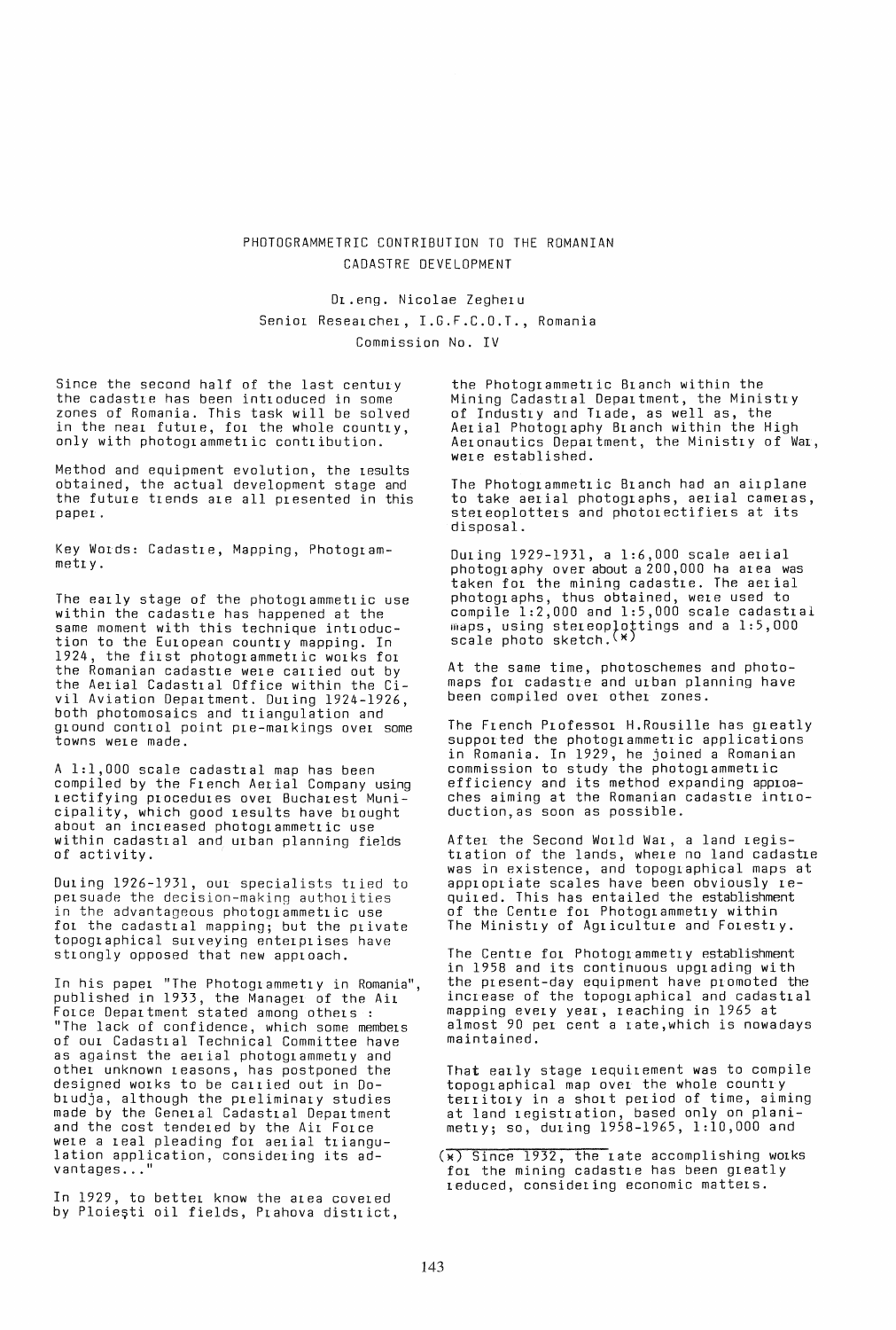

Using Photogrammetrical Methods as Against the Annual Complete Capacity Over the Whole Country, Using Various Methods.

1:5,000 scale topographical maps have been compiled, covering about 40 per cent of the whole country surface.

Since 1961, a 1:5,000 scale basic topographical map over the whole country surface has been compiled, using photogrammetrical procedures. The cadastral map has been deiived from the above mentioned basic topographical map, as shown in Figure 2.

The scale of the basic topographical map has been chosen to answer the cadastral requirements. A 1:10,000 scale was considered<br>too small and unproper for any zone of the country. So, all 1:10,000 scale topographical and cadastral maps have no more updated, but replaced by the 1:5,000 scale basic topographical and cadastral maps.

The main photogrammetric procedures were: Stereoplotting procedure. The stereoplotters, such as, Stereoplanigraphs, Stereometrographs, Autographs have been used to compile an analogical/graphic map showing planimetry, hydrography and relief; Mixed procedure. Various rectifiers producing photomaps further processed as graphical maps by cartographical procedures have been used for planimetry. The level-<br>ling has been made up in the field topographically.

This mixed procedure has been used only

over plane and rather rough (undulating)<br>ground.

Obviously, our country topography justifies the two photogrammetric procedure uses to compile both the 1:5,000 scale basic topographical map and the derived cadastral one. This scale is also too small for built-up surfaces showing many topographical details and having a high economic value, respectively.

Therefore, 1:2,000 and 1:1,000 scale topo-<br>graphical maps and the derived cadastral ones have been compiled over these highly densed surfaces, using the same technology<br>given in Figure 2.

Surfaces requiring topographical and cadastral maps at scales larger than a 1:1,000 scale are not the subject of the general cadastre, but they are related to the spe-<br>cialized cadastre (mining cadastre, industrial site cadastre, a.s.o.).

Data on topographical and cadastral work capacity in Romania and the state-of-art at the end of 1991 are shown in Table 1, in a synthetical way.

As we have already mentioned, the 1:10,000 scale topographical and cadastral maps had<br>been replaced by the 1:5,000 scale ones; this is the reason not to mention them in the below table.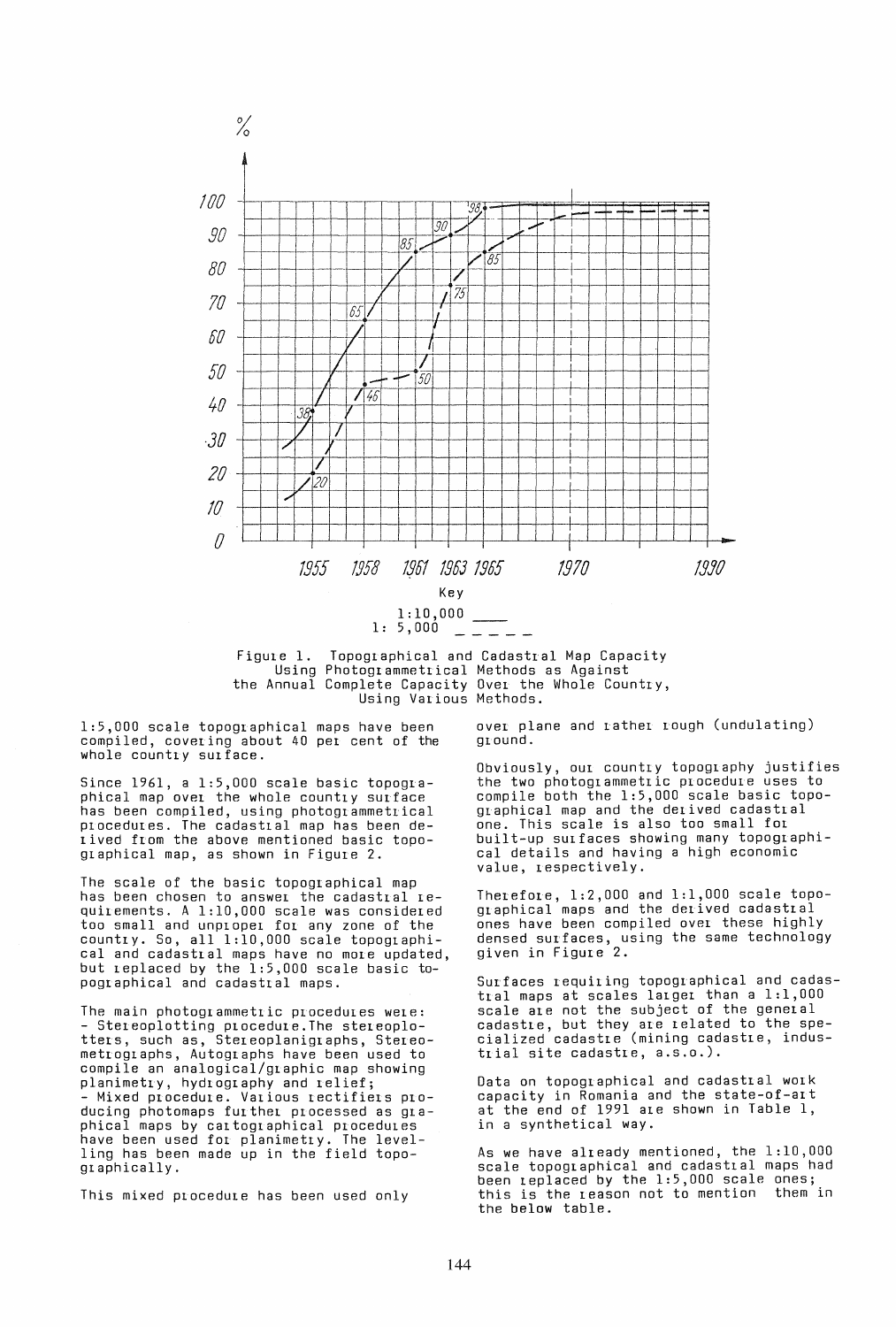

Figure 2. The Basic Topographical Mapping Technology,<br>Using Photogrammetric Procedures and Cadastral Map Derivation Based on It.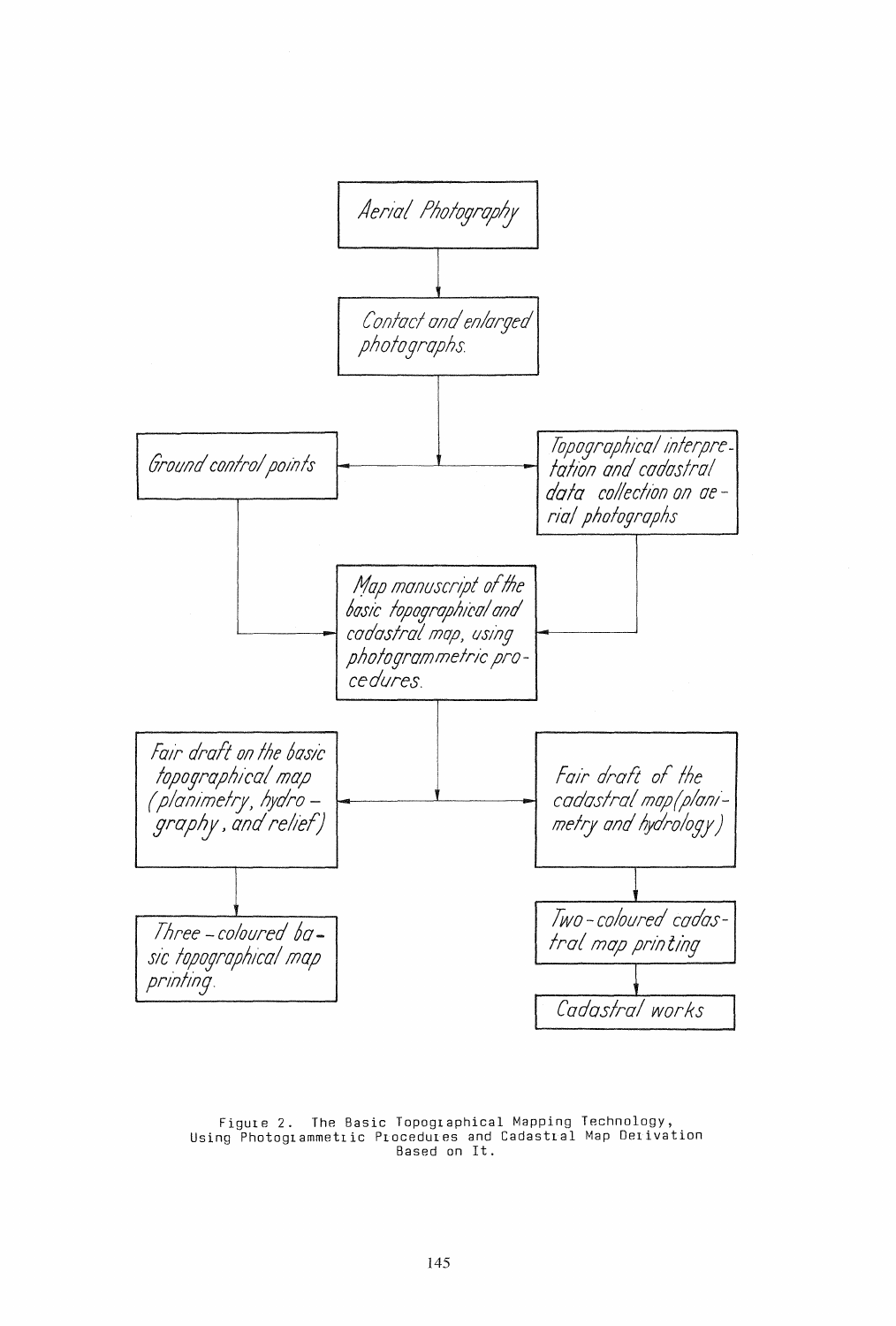| Topographical and Cadastral Work Capacity |        |  |
|-------------------------------------------|--------|--|
|                                           | (1991) |  |

The country Usual scales Surfaces for No.of the No.of the map surface for cadastral which cadas- map sheets sheets compiled (ha) maps transformation of  $\begin{array}{ccc} \text{max} & \text{max} & \text{min} & \text{min} & \text{min} & \text{min} & \text{min} & \text{min} & \text{min} & \text{min} & \text$ are compiled at these scales (ha) 23,750,000 5,000 23,750,000 41,984 33,700 2,000 1,133,400 8,300 5,000 1,000 157,000 4,600 2,600

All sheets of the topographical maps at  $1:2,000$  and  $1:1,000$  scales are reduced to a 1:5,000 one to finally cover the whole country surface by such basic maps.

When the general cadastre introduction is to be taken place, the complex matters of the in-town surfaces and those ones having a high economic potential should be considered as against sULveying and cadastral documentation completions.

Dense topographical details and small sized parcels over the respective zones are requiring  $1:2,000$  or  $1:1,000$  scale topographical and cadastral mapping, as we have already mentioned.

To compile small scale topographical and cadastral maps the possibilities, which photoglammetric procedures give, considering the respective zone feautures, have been studied (Zegheru, 1970; Zegheru,1986). The proper photogrammetric procedure related to those peculiarities is established. Early 1960, the first analytical aerial photograph plottings were made, based on some former studies and investigations.

Since then, the photogrammetric digital measuring and data collecting equipment have been ceaselessly improved, computer capacity and speed have been increased, operation means, data and information storage and display supports have been also improved, and various plotters for automatic mapping have been developed all over the world.

During 1981-1985, all these impressive offsprings brought about a new technological flowline, measuring, processing and mapping photogrammetric data automatically, using analytical aerial photograph plotting (Zegheru,1982); its improved configuration is also used, nowadays, to compile 1:2,000 scale cadastral maps over rural settlements.

A Photogrammetric System for Automatic Cadastral Mapping (SFAIPLAC) has been developed within The Institute for Geodesy, Photogrammetry, Cartography, and Land Management (I.G.F.C.O.T.) consisting of several measuring stations, each of them having a precision Stereocomparator, i.e. a Stecometer or a Dicometer, and a mini-<br>computer (PC ). All these measuring stations are linked together to a micro-computer (host computer), facilitating a further connection to a plotter (Figure 3).

Table 1

(1) All points to be measured and linked to each othel as against the topographical and cadastral configurations are marked and numbeled on the enlarged aerial photographs considering the cadastlal map compilation scale; the propel conventional sign codes to represent them on a plotter are also written. Toponimy and administrative names, land-use categories and other cadastral data are written, as well. The above mentioned data, wlitten on aerial photographs, as well as, other input data and information, i.e. cartographic grid data, ale plocessed and input, according to the technological flowline presented in  $(2)$ ,  $(3)$  and  $(4)$ .

(2) xf;yf coordinates and parallaxes are<br>measured on the first aerial photographs and slides as stereo pairs, to find :<br>- aerial photograph indices of a stereo<br>pair;

- 
- 
- pail;<br>aerial triangulation points;<br>points establishing topographical details and cadastral map contents.

(3) The following computations and opela-

- 
- tions are made up for each stereopair:<br>- internal orientation;<br>- relative stereo pair orientation (sto-<br>chastic terrain model);
- chastic terLain model) ; relative coordinates at the measured points.

The respective stereo pair measurements are displayed to analyse their completeness and to add other necessary ones, which have been omitted. Data, which all measuring stations have captured, are input into a mini-computer.

- (4) Data captured by all measuring stations
- compute the aerial triangulation point coordinates on blocks of aerial photograhs;
- compute each stereo pair absolute orientation;
- compute the measured point coordinates on each stereo pair;
- compute the polygon line intelsections with the sheet cartographic grid.

(5) The cadastral map manusclipt is drawn,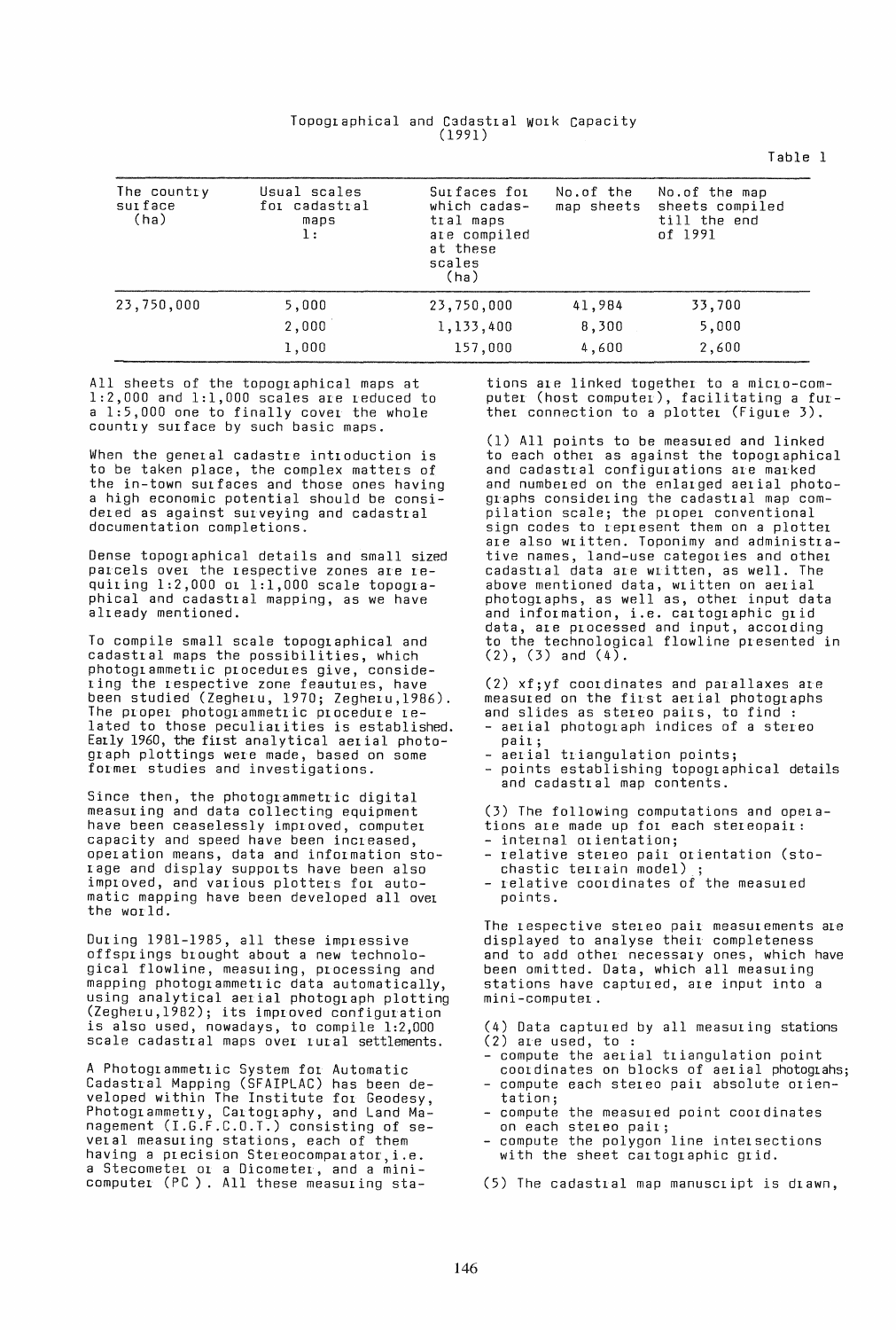

 $Figure 3.$  System to Compile Digital Cadastral Map, Using Analytical AeLial Photograph Plotting.

using geodetical coordinates of the measured cadastral points (4), drawing codes and semantic data proper to the cadastral map, as well as, each sheet cadastral data input to (1) and other data.

(6) All digital map data computed by the system mini-computer (5) are stored in the data base to be used later on.

The digital cadastral maps are quite useful especially during the subsequent processing stages, such as: area computations, lottings, land redistribution, boundary rectification, and computer-assisted processing (Zegheru, 1973).

The cadastre is one of the fields of activity requiring digital maps. Therefore, the whole cadastral maps compiled photogrammetrically, covering more than 85 per cent of our country surface with 1:5,000 and/or 1:2,000 and 1:1,000 scale maps, as we have already mentioned, are to be digitized to complete a Land Information System, in Leal time (Figure 4).

Today, a land Leform entering into possession the former owners is under development; so, the existing topographical and cadastral maps are a self-evident importance.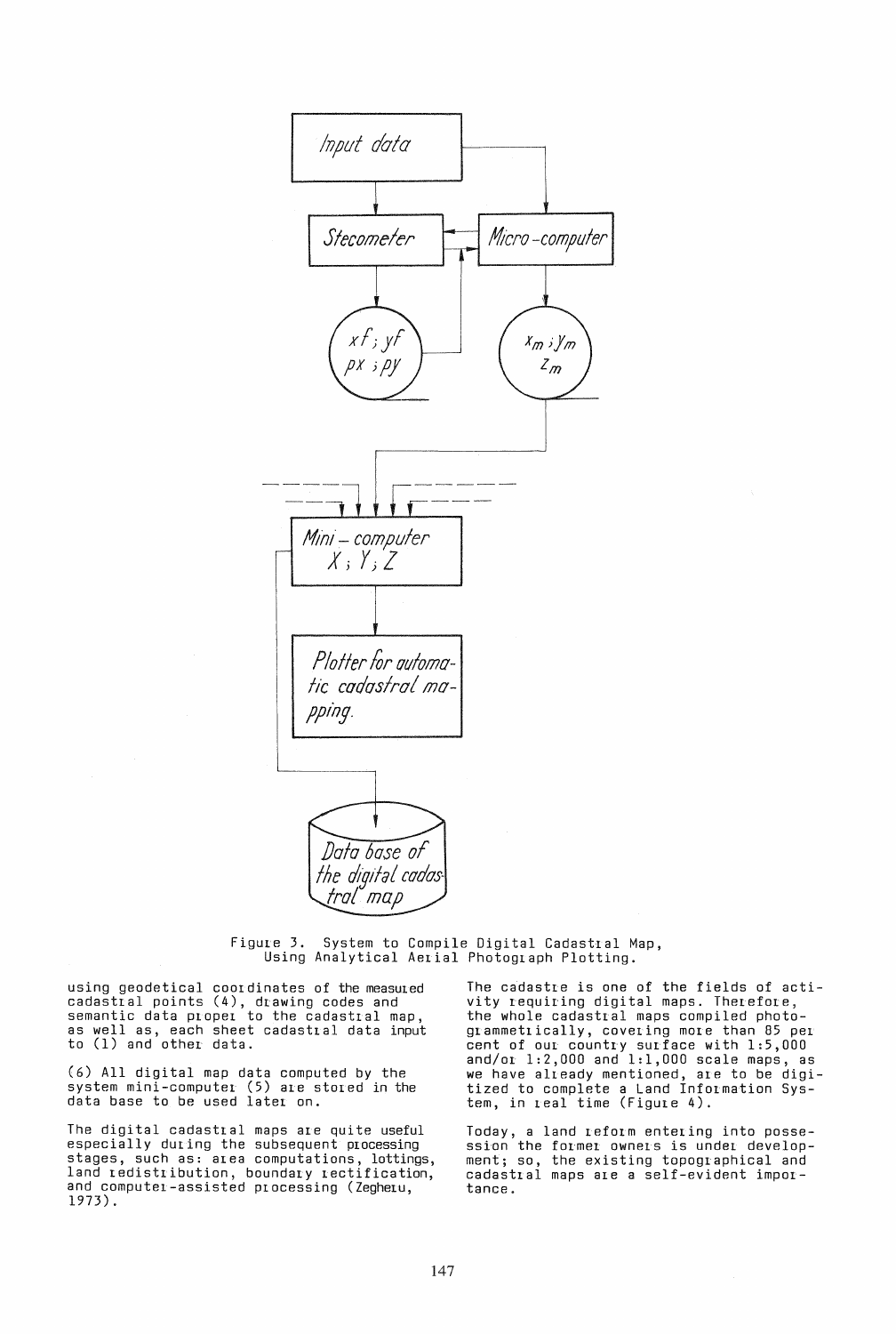

The Land Information System Figure 4. Based on The Land Cadastre

The great many works and the social phenomenon complexity can hardly be estimated. About 6.3 M land owners must enter into their former land ownership rights considering an almost 8 M ha. surface, tota-

lizing about 25 M parcels, a great majority on their former locations.

Some data on the Romanian land reforms, in their succession, are given below, just to make a comparison.

|  | Data on The Romanian Land Reforms |  |
|--|-----------------------------------|--|
|  |                                   |  |

Table 2

| Year | Surface<br>(ha) | No.of<br><b>OWNELS</b> | Duration  | Remaiks                                                                                    |  |
|------|-----------------|------------------------|-----------|--------------------------------------------------------------------------------------------|--|
| 1864 | 1,810,311       | 511,896                | 1864-1881 | The date of its<br>completion is unsure.                                                   |  |
| 1921 | 6,120,000       | 1,393,353              | 1920-1926 | At the moment it ceased<br>to be in existence<br>612,124 families were<br>not given lands. |  |
| 1945 | 1,468,000       | 900,000                | 1945-1949 |                                                                                            |  |
| 1990 | 9,000,000       | 6,250,000              | $1990 -$  |                                                                                            |  |

Considering the land owner numbers, the total surface and the parcel numbers being the subject of the present-day land reform,<br>practically, all the works equal the former<br>land reforms altogether.

While the former land reforms aimed to give the peasants the new lands, the pre-<br>sent-day reform is to re-establish the former land ownership rights.

Obviously, to accomplish that complex and

extensive land reform, the 1:5,000; 1:2,000 and/or 1:1,000 scale topographical and cadastral maps compiled photogrammetrically<br>over about 85 per cent of our country te-<br>ritory are of a real importance.

Nowadays, aerial photographs and other old photogrammetric products, carried out before<br>the respective zones being featured by the compulsorily-developed cooperative farms, are a real help to re-establish the private ownership on their former locations.